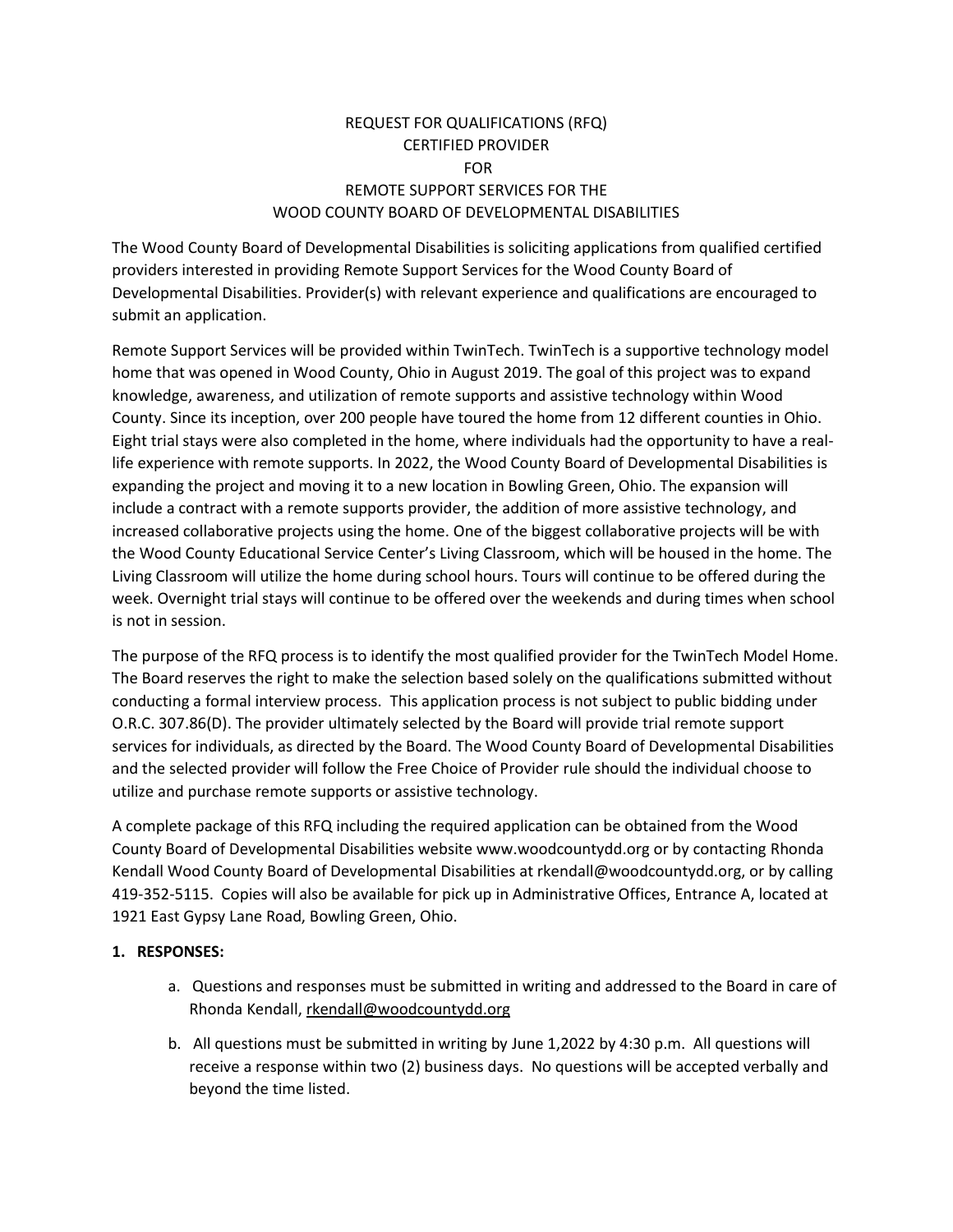#### **2. SCOPE OF SERVICES:**

#### **Required Provider Deliverables**:

Provide remote support equipment, including installation, to be used within the model home. Provide consultation for assistive technology (AT) purchases for the model home. Provide remote support monitoring services for overnight stays as scheduled, primarily Friday-Sunday, in accordance with the ISP. Attend in-person/virtual individual team meetings as necessary for overnight stays.

Provide technical assistance to the end user related to remote support equipment installed in the home. Participate with tours as scheduled by responding via 2-way communication device during tours. Maintain DODD certification for remote supports/Assistive Technology Consultation or Support. Collaborate with the Wood County Educational Service Center Living Classroom as needed. Collaborate with transition programming through the Wood County Board of Developmental Disabilities.

## **3. REVIEW AND PROVIDER SELECTION SCHEDULE:**

The schedule is as follows: Issuance of RFQ – **May 2, 2022** Final date to submit questions – **June 1, 2022** Application due – **June 10, 2022** Selection of providers for interviews – **June 15, 2022** Interviews of Selected Providers – **June 28, 2022 through July 1, 2022** Proposed Provider notification (board action required) – **Week of August 15, 2022** Contract Commencement – **October 1, 2022**

## **4. LOCATION:**

The Wood County Board of Developmental Disabilities desires to expand the use of remote support services and assistive technology throughout the county. A model home will be located at 909 Klotz Road, Bowling Green, OH 43402. The county board will own and maintain the property.

Tours available upon request.

## **5. REQUIREMENTS:**

Minimum: Certified Provider(s) by Ohio Department of Developmental Disabilities in Remote Supports.

Preferred: Certified Provider(s) by Ohio Department of Developmental Disabilities in Assistive Technology Consultation or Support or ability/willingness to obtain by the beginning of the contract.

## **6. SELECTION PROCESS:**

From a review of the applications received, the Wood County Board of Developmental Disabilities intends to evaluate and possibly invite one or more provider(s) to be interviewed before making a final selection for services. The Board will notify selected provider(s) of the date and times of any interview. The Board reserves the right to select provider(s) based solely on application received.

The provider(s) selected based on qualifications will then enter into a contract with the Wood County Board of Developmental Disabilities. The annual contract amount will be \$10000.00 which, for 2022, will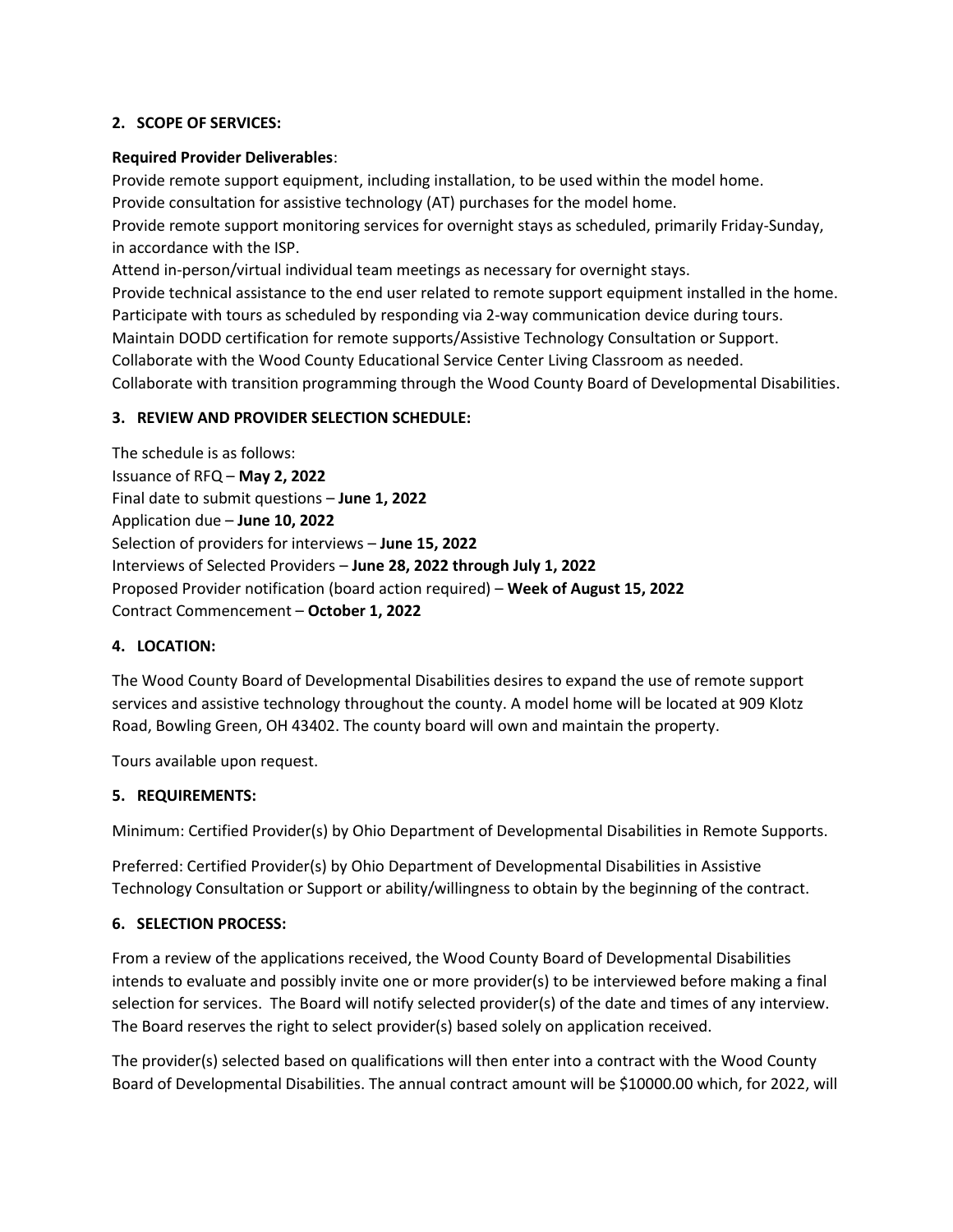be pro-rated from October 1, 2022 to December 31, 2022 to cover costs for equipment, consultation, and remote support monitoring as needed.

## **7. APPLICATION PACKET REQUIREMENTS:**

**A. Application Content**: Each Submittal shall be organized in the following order:

## **1. Cover Letter:**

The cover letter shall include:

- Summary why the Provider believes they are the most qualified;
- The statement that, to the best of the Provider's abilities, all information contained in a complete and accurate application;
- A statement granting the Board and its representatives' authorization to contact any references; and
- At least one copy of the cover letter must have the original signature of the CEO or Authorized Representative of the provider agency.

# **2. Completed Application**

# **3. Supporting Documentation including:**

- a. Letters of Reference from multiple stakeholders, minimum of three (3)
- b. Evidence of Current DODD Provider Certification

## **B. Submittal Documents – Format**

Application and supporting documents can be submitted electronically to Rhonda Kendall at rkendall@woodcountydd.org or in total, two (2) hard copies of the completed application and supporting documents are to be submitted to the Wood County Board of Developmental Disabilities in a sealed envelope labeled with Provider(s) name.

The sealed envelope in which the applications are delivered must be clearly labeled on the outside with the Respondent's name and the project identification, "WCBDD Remote Support Provider Qualifications Packet".

Upon submission of the electronic application, you will receive an e-mail confirmation of receipt. If you do not receive an e-mail confirmation within one business day, please call Rhonda Kendall at 419-352- 5115.

It is preferred that the application be typed.

# **Applications shall be delivered electronically, mailed/delivered to the following addressee on or before 4:30 p.m. local time on Friday June 10, 2022.**

ATTN: Rhonda Kendall Wood County Board of Developmental Disabilities 1921 East Gypsy Lane Road Bowling Green, Ohio 43402

**Late applications will not be accepted.**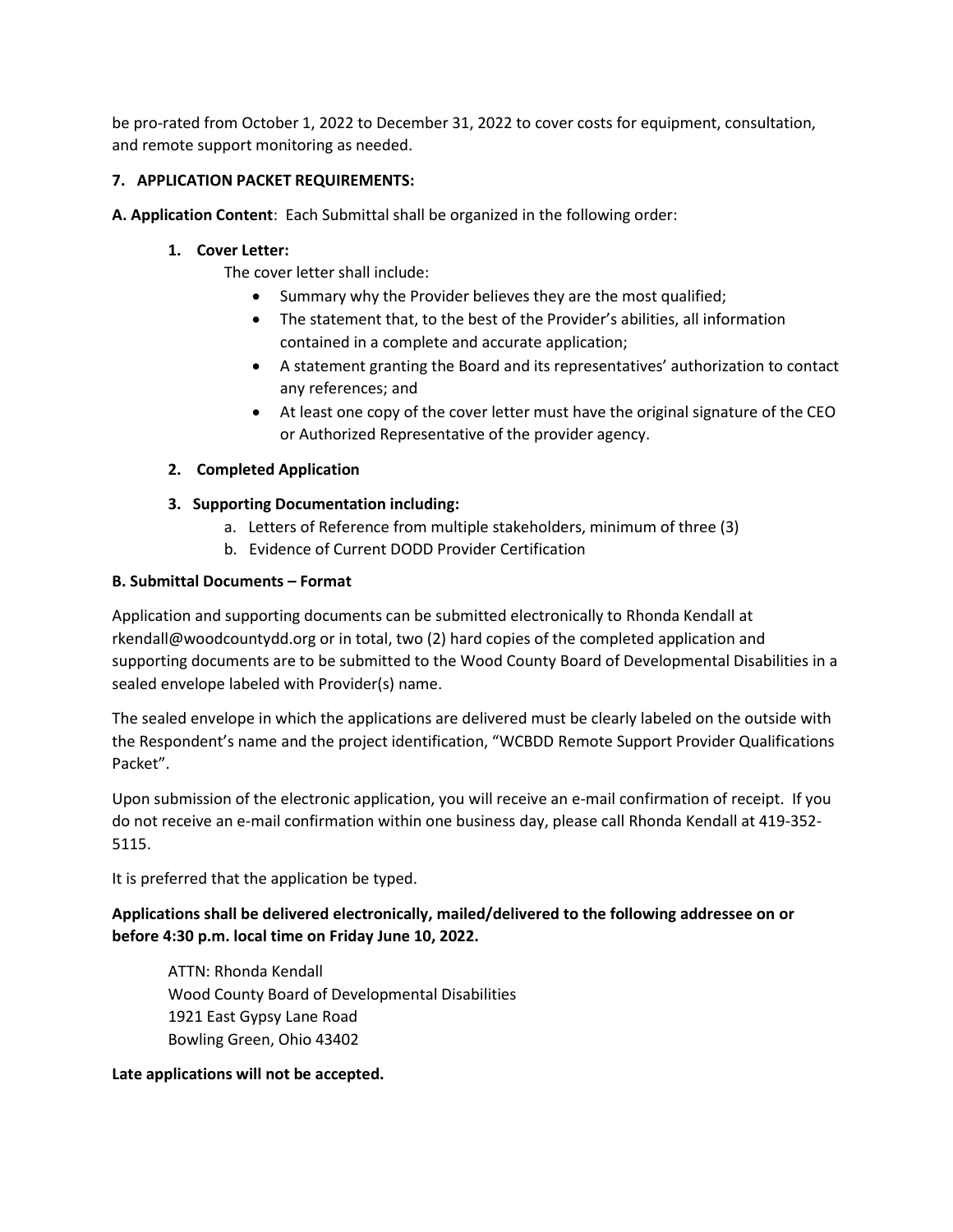**C.** Modifications and withdrawal: Provider may modify their application by submitting a new application at any time prior to the scheduled closing time for receipt of application. The revised application must state it supersedes and replaces the previous statement of interest. Applications may be withdrawn by written request if received from the Provider prior to the scheduled closing time for receipt of application.

# **8. RESERVATION OF RIGHTS:**

- A. The Board reserves the right to reject all providers, decline to proceed with selection of any candidates, to request additional qualifications, and to make inquiries as may be necessary to verify qualifications.
- B. Nothing in this document shall require the Board to proceed with a contract for services.

# **9. ADDITIONAL INSTRUCTIONS, NOTIFICATIONS and INFORMATION:**

A. The Board reserves the sole right to (1) evaluate the applications submitted; (2) waive any irregularities therein; (3) reject any or all applicants submitting applications, should it be deemed in the Board's best interest to do so; (4) to make selection based solely on qualifications without an interview process; (5) to negotiate a contract with the provider it believes can best meet the needs of the program.

END DOCUMENT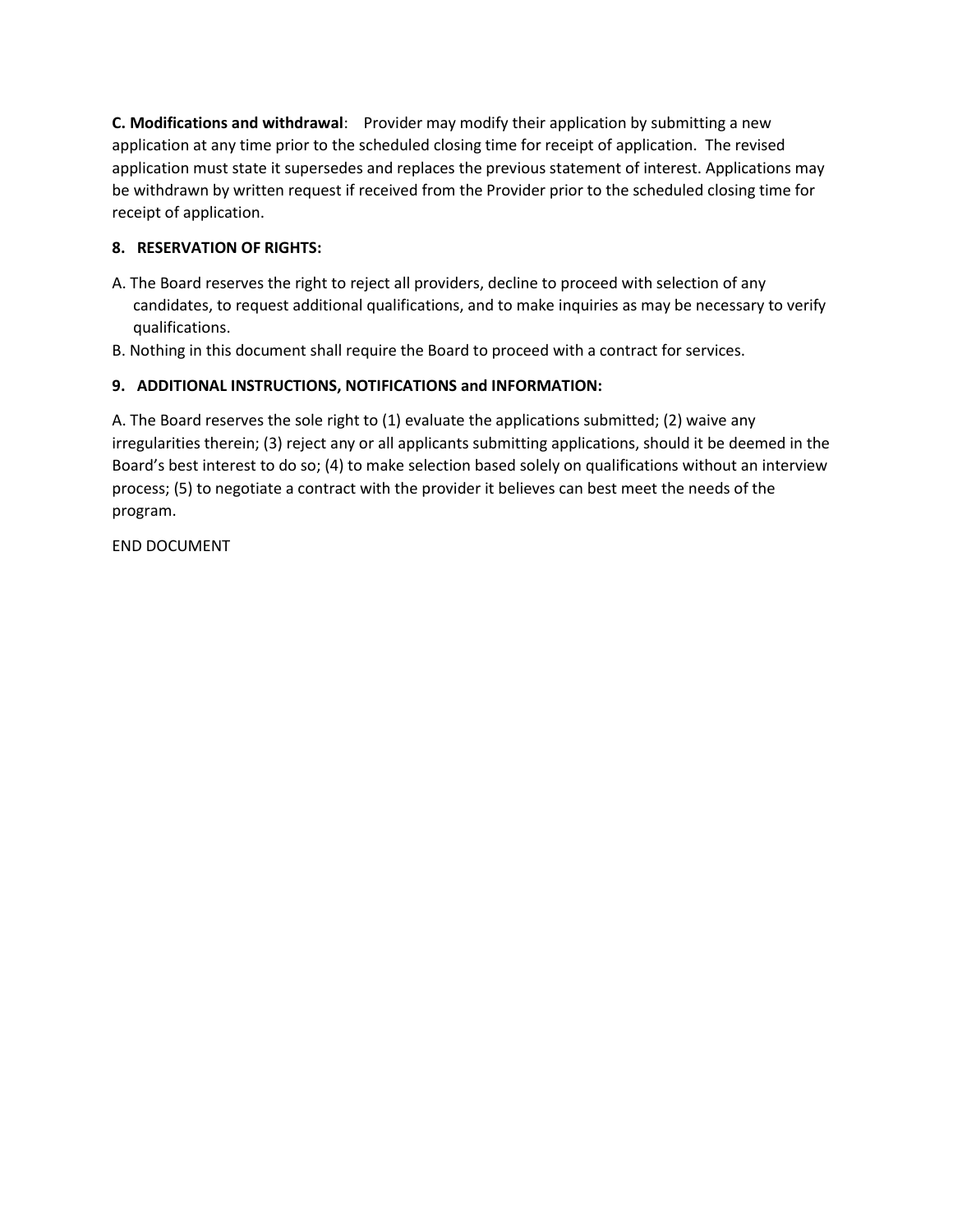#### Application for Remote Support Services

1. Provide a brief narrative regarding your agency's history & mission.

2. Describe any experience in providing remote support model facilities.

3. Describe your agency's process for initiating remote support services for an individual.

4. Describe any experience in providing assistive technology for individuals with intellectual/developmental disabilities.

5. Name of the CEO and/or Authorized Representative of the agency.

6. Location of main and branch offices.

7. How many individuals are you currently serving with remote supports?

8. Provide a brief narrative describing your staffing plan to meet the deliverables and timelines identified within this RFQ. Include a backup plan.

Supporting Documentation

- a. Letters of Reference from multiple stakeholders, minimum of three (3)
- b. Evidence of Current DODD Provider Certification
- c. Supporting information for the questions if you wish to provide it.